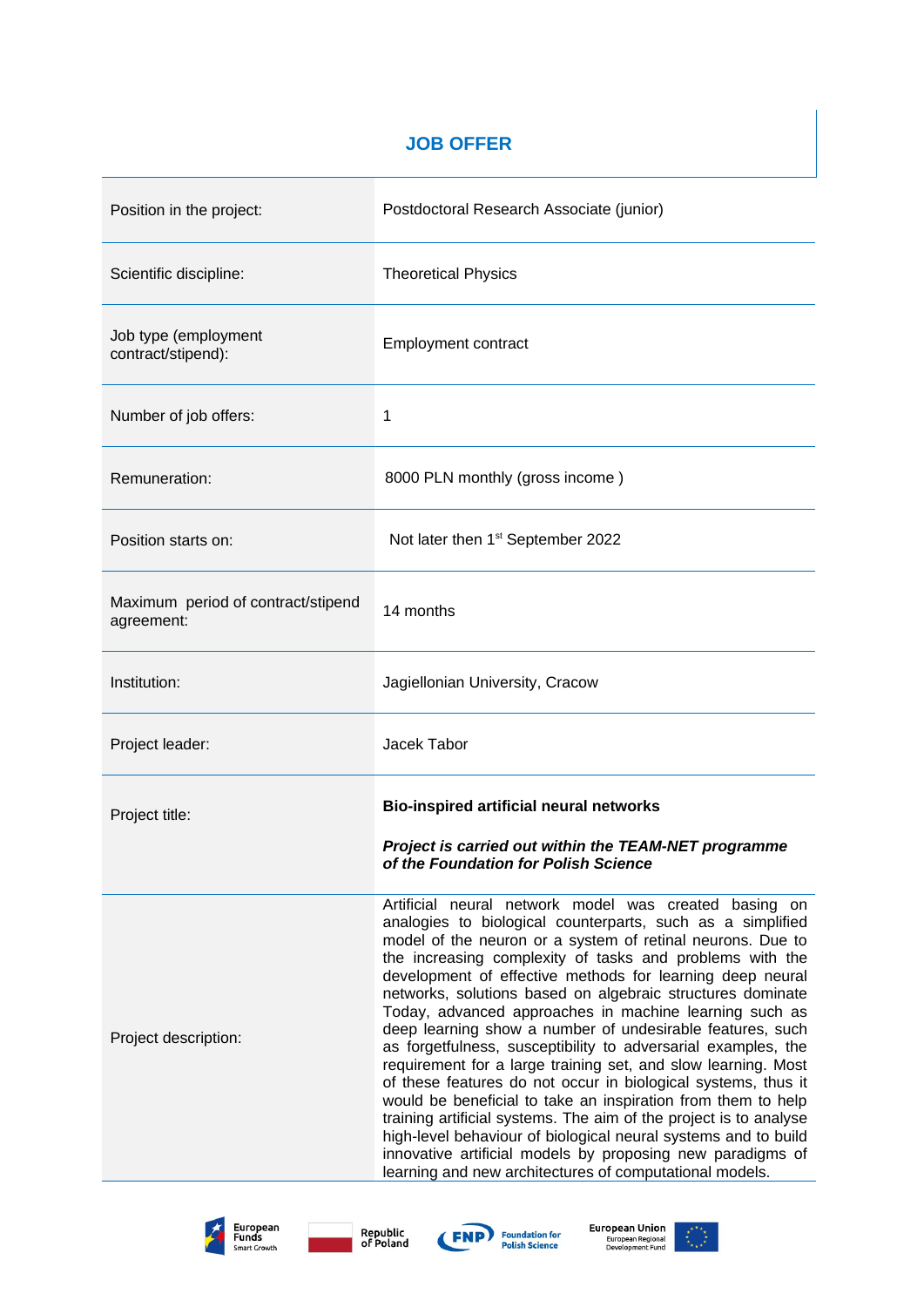|                                             | The Jagiellonian University<br>runs six research groups:<br>Cognitive group (leader Tadeusz Marek), Physics-group<br>(leader Maciej A. Nowak), Machine-learning group (leader<br>Igor Podolak),<br>Neuro-group<br>(leader<br>Daniel<br>Wójcik),<br>(Leader<br>BioDataScience-group<br>Paweł<br>Oświęcimka),<br>InfoTech-group (leader Tomasz Trzciński).<br>We seek for an junior postdoc (up to 5 years after getting<br>Ph.D.) in the Physics group. Experience in machine |
|---------------------------------------------|------------------------------------------------------------------------------------------------------------------------------------------------------------------------------------------------------------------------------------------------------------------------------------------------------------------------------------------------------------------------------------------------------------------------------------------------------------------------------|
|                                             | learning is highly welcomed.                                                                                                                                                                                                                                                                                                                                                                                                                                                 |
| Key responsibilities include:               | The responsibility of the potential contractor shall be:<br>1. analysis of low-level and high-level neuronal information<br>from the point of view of complex systems and critical<br>phenomena;<br>2. suggestions of the general scheme of new paradigms and<br>architectures of neural networks based on implementation of<br>the results of above analysis.                                                                                                               |
| Profile of candidates/requirements:         | 1. PhD degree obtained up to 5 years from the date of<br>employment.<br>2. Publications in top scientific journals in theoretical physics<br>and mathematical methods of physics.<br>3. Knowledge of artificial intelligence problems, neural<br>networks, deep learning is welcomed.<br>4. Perfect knowledge of English.<br>5. Full engagement in the project.<br>6. Taking up work not later then 1 <sup>st</sup> September 2022.                                          |
| Required documents:                         | 1. filled in recruitment form (basic formal information);<br>2. curriculum vitae;<br>3. list of publications and ongoing research projects;<br>4. statement on the knowledge and acceptance of rules<br>regarding intellectual property and legal protection of<br>intellectual property;<br>5. information about processing of personal data.<br>6. document confirming the scientific degree (copy of the PhD<br>diploma)                                                  |
| We offer:                                   | 1. cooperation with the best machine learning groups;<br>complexity groups and neuroscience groups in Poland;<br>2. renumeration based on monthly salary ca 8000 PLN gross;<br>3. possibility to cover the costs of participation in conferences<br>and workshops;<br>4. access to computing infrastructure;<br>5. raising qualifications;                                                                                                                                   |
| Please submit the documents to:             | bionn@matinf.uj.edu.pl                                                                                                                                                                                                                                                                                                                                                                                                                                                       |
| Application deadline:                       | 13th May 2022 (12 PM CEST)                                                                                                                                                                                                                                                                                                                                                                                                                                                   |
| General rules of the requirement<br>process | 1. Candidates may run simultaneously for all positions offered<br>by the project. This must be declared in the application form.<br>2. The decision will be taken by the Recruitment Committee<br>(RC) established at the The Faculty of Physics, Astronomy<br>and Applied Computer Science of the Jagiellonian<br>University to 20 <sup>th</sup><br>May 2022. The final decision must be                                                                                    |